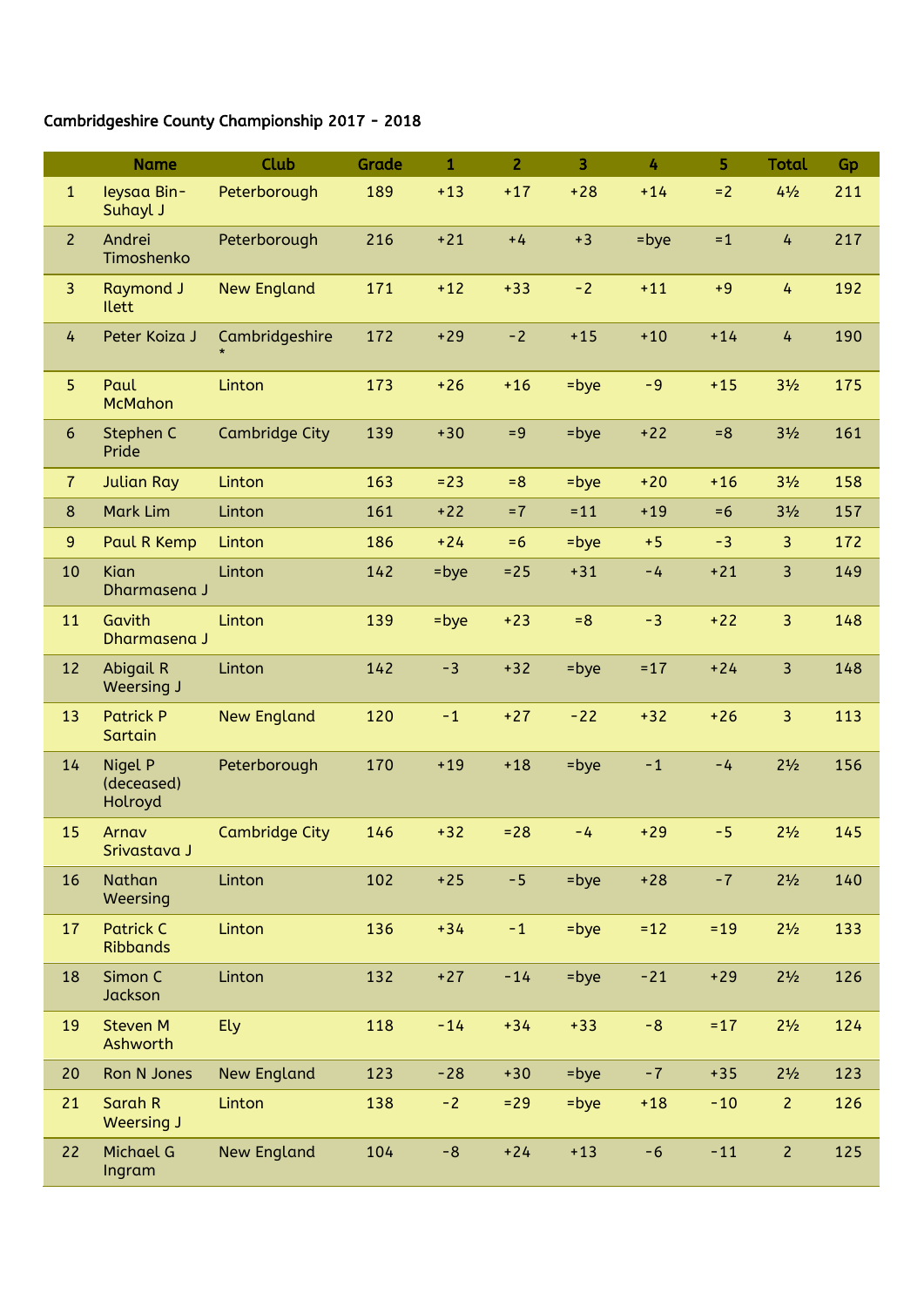| 23 | <b>Jennifer</b><br>Goldsmith     | <b>New England</b>                 | 106  | $=7$  | $-11$  | $-24$   | $+34$ | $= 25$ | $\overline{2}$ | 114 |
|----|----------------------------------|------------------------------------|------|-------|--------|---------|-------|--------|----------------|-----|
| 24 | <b>Neal Fisher</b>               | Peterborough                       | 132  | $-9$  | $-22$  | $+23$   | $+33$ | $-12$  | $\overline{2}$ | 113 |
| 25 | <b>Marcus PA</b><br>Connolly     | Peterborough                       | 135  | $-16$ | $=10$  | $-29$   | $+30$ | $= 23$ | $\overline{2}$ | 100 |
| 26 | <b>Scott</b><br>Merriman J       | <b>Bourne</b><br>Grammar<br>School | 86   | $-5$  | $-31$  | $+27$   | $+35$ | $-13$  | $\overline{2}$ | 89  |
| 27 | Moosaa Bin-<br>Suhayl J          | Wisbech                            | e81  | $-18$ | $-13$  | $-26$   | +bye  | $+33$  | $\overline{2}$ | 79  |
| 28 | <b>Robert K</b><br>Taylor        | <b>New England</b>                 | 169  | $+20$ | $= 15$ | $-1$    | $-16$ | W      | $1\frac{1}{2}$ | 136 |
| 29 | Peter<br>Weinberger              | <b>New England</b>                 | 103  | $-4$  | $= 21$ | $+25$   | $-15$ | $-18$  | $1\frac{1}{2}$ | 118 |
| 30 | Charlie<br>Goldsmith J           | Perse School                       | 76   | $-6$  | $-20$  | $=$ bye | $-25$ | $+32$  | $1\frac{1}{2}$ | 83  |
| 31 | <b>Vivek</b><br>Srivastava       | <b>Cambridge City</b>              | e100 | W     | $+26$  | $-10$   | W     | W      | $\mathbf{1}$   | 113 |
| 32 | Maryam Bint- Wisbech<br>Suhayl J |                                    | 82   | $-15$ | $-12$  | $+34$   | $-13$ | $-30$  | $\mathbf{1}$   | 72  |
| 33 | Piotr C Chojak Peterborough<br>J |                                    | e90  | +bye  | $-3$   | $-19$   | $-24$ | $-27$  | $\mathbf{1}$   | 65  |
| 34 | Rishiraj Ghosh Peterborough<br>J |                                    | e70  | $-17$ | $-19$  | $-32$   | $-23$ | +bye   | $\mathbf{1}$   | 52  |
| 35 | <b>Pawel Chojak</b><br>J         | Peterborough                       | e70  | W     | W      | W       | $-26$ | $-20$  | $\mathbf{0}$   | 48  |

## Results for each round

| Rnd 1 |                           |     |                             |                           |     |  |  |  |  |
|-------|---------------------------|-----|-----------------------------|---------------------------|-----|--|--|--|--|
| W     | Maryam Bint-Suhayl        | 82  | $0 - 1$                     | Arnav Srivastava          | 146 |  |  |  |  |
| W     | <b>Charlie Goldsmith</b>  | 77  | $0 - 1$                     | <b>Stephen C Pride</b>    | 139 |  |  |  |  |
|       | <b>Piotr C Chojak</b>     | e90 | $\mathbf{1}$                | bye                       |     |  |  |  |  |
| W     | <b>Nathan Weersing</b>    | 102 | $1 - 0$                     | <b>Marcus PA Connolly</b> | 135 |  |  |  |  |
| W     | <b>Scott Merriman</b>     | 86  | $0 - 1$                     | <b>Paul McMahon</b>       | 173 |  |  |  |  |
|       | <b>Kian Dharmasena</b>    | 142 | $\frac{1}{2}$               | bye                       |     |  |  |  |  |
|       | <b>Gavith Dharmasena</b>  | 139 | $\frac{1}{2}$               | bye                       |     |  |  |  |  |
| W     | Simon C Jackson           | 132 | $1 - 0$                     | Moosaa Bin-Suhayl         | e81 |  |  |  |  |
| W     | <b>Patrick C Ribbands</b> | 136 | $1 - 0$                     | Rishiraj Ghosh            | e70 |  |  |  |  |
|       | Peter Koiza               | 172 | $1 - 0$                     | Peter Weinberger          | 103 |  |  |  |  |
|       | <u>Mark Lim</u>           | 161 | $1 - 0$                     | Michael G Ingram          | 104 |  |  |  |  |
|       | <b>Julian Ray</b>         | 163 | $\frac{1}{2} - \frac{1}{2}$ | Jennifer Goldsmith        | 107 |  |  |  |  |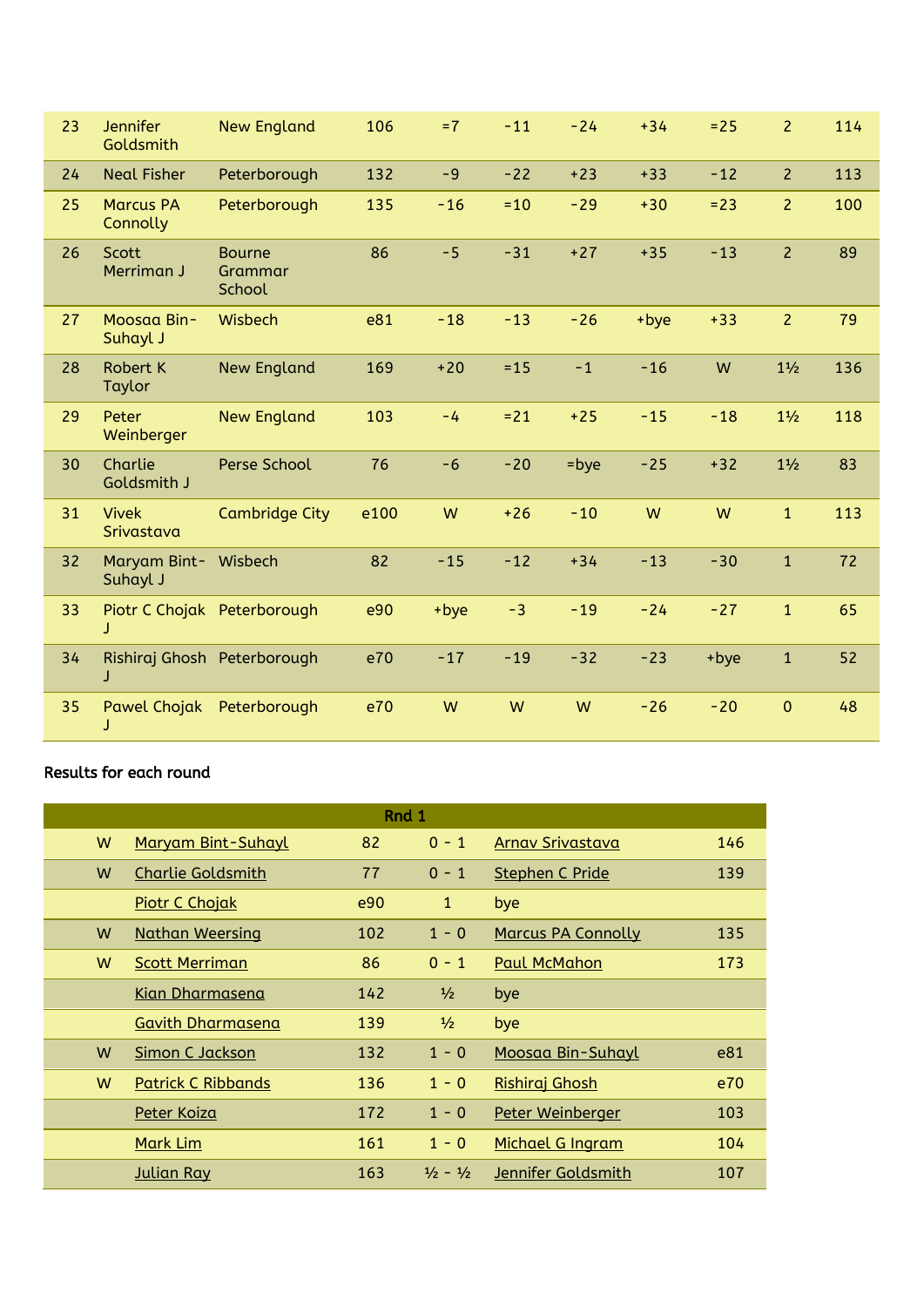| W | <b>Raymond J Ilett</b>     | 171  | $1 - 0$                     | <b>Abigail R Weersing</b> | 142  |
|---|----------------------------|------|-----------------------------|---------------------------|------|
|   | Nigel P (deceased) Holroyd | 170  | $1 - 0$                     | <b>Steven M Ashworth</b>  | 118  |
|   | Robert K Taylor            | 169  | $1 - 0$                     | <b>Ron N Jones</b>        | 123  |
|   | leysaa Bin-Suhayl          | 189  | $1 - 0$                     | <b>Patrick P Sartain</b>  | 120  |
|   | Paul R Kemp                | 186  | $1 - 0$                     | <b>Neal Fisher</b>        | 132  |
|   | Andrei Timoshenko          | 216  | $1 - 0$                     | <b>Sarah R Weersing</b>   | 138  |
|   |                            |      | Rnd 2                       |                           |      |
| W | <b>Vivek Srivastava</b>    | e100 | $1 - 0$                     | <b>Scott Merriman</b>     | 86   |
| W | Moosaa Bin-Suhayl          | e81  | $0 - 1$                     | <b>Patrick P Sartain</b>  | 120  |
| W | Rishiraj Ghosh             | e70  | $0 - 1$                     | <b>Steven M Ashworth</b>  | 118  |
| W | <b>Piotr C Chojak</b>      | e90  | $0 - 1$                     | Raymond J Ilett           | 171  |
| W | Peter Weinberger           | 103  | $\frac{1}{2} - \frac{1}{2}$ | <b>Sarah R Weersing</b>   | 138  |
| W | Jennifer Goldsmith         | 107  | $0 - 1$                     | <b>Gavith Dharmasena</b>  | 139  |
| W | <b>Abigail R Weersing</b>  | 142  | $1 - 0$                     | <b>Maryam Bint-Suhayl</b> | 82   |
| W | Ron N Jones                | 123  | $1 - 0$                     | <b>Charlie Goldsmith</b>  | 77   |
| W | <b>Neal Fisher</b>         | 132  | $0 - 1$                     | Michael G Ingram          | 104  |
| W | <b>Arnav Srivastava</b>    | 146  | $\frac{1}{2} - \frac{1}{2}$ | Robert K Taylor           | 169  |
| W | <b>Stephen C Pride</b>     | 139  | $\frac{1}{2} - \frac{1}{2}$ | Paul R Kemp               | 186  |
| W | <b>Marcus PA Connolly</b>  | 135  | $\frac{1}{2} - \frac{1}{2}$ | <b>Kian Dharmasena</b>    | 142  |
| W | <b>Mark Lim</b>            | 161  | $\frac{1}{2} - \frac{1}{2}$ | <b>Julian Ray</b>         | 163  |
| W | <b>Paul McMahon</b>        | 173  | $1 - 0$                     | <b>Nathan Weersing</b>    | 102  |
| W | Nigel P (deceased) Holroyd | 170  | $1 - 0$                     | <b>Simon C Jackson</b>    | 132  |
| W | leysaa Bin-Suhayl          | 189  | $1 - 0$                     | <b>Patrick C Ribbands</b> | 136  |
| W | Andrei Timoshenko          | 216  | 1 - 0                       | <u>Peter Koiza</u>        | 172  |
|   |                            |      | Rnd 3                       |                           |      |
| W | Maryam Bint-Suhayl         | 82   | $1 - 0$                     | Rishiraj Ghosh            | e70  |
|   | <b>Charlie Goldsmith</b>   | 77   | $\frac{1}{2}$               | bye                       |      |
|   | <b>Nathan Weersing</b>     | 102  | $\frac{1}{2}$               | bye                       |      |
| W | Peter Weinberger           | 103  | $1 - 0$                     | <b>Marcus PA Connolly</b> | 135  |
| W | <b>Scott Merriman</b>      | 86   | $1 - 0$                     | Moosaa Bin-Suhayl         | e81  |
|   | <b>Abigail R Weersing</b>  | 142  | $\frac{1}{2}$               | bye                       |      |
| W | Kian Dharmasena            | 142  | $1 - 0$                     | <b>Vivek Srivastava</b>   | e100 |
| W | <b>Steven M Ashworth</b>   | 118  | $1 - 0$                     | Piotr C Chojak            | e90  |
|   | Ron N Jones                | 123  | $\frac{1}{2}$               | bye                       |      |
| W | <b>Gavith Dharmasena</b>   | 139  | $\frac{1}{2} - \frac{1}{2}$ | Mark Lim                  | 161  |
| W | <b>Patrick P Sartain</b>   | 120  | $0 - 1$                     | Michael G Ingram          | 104  |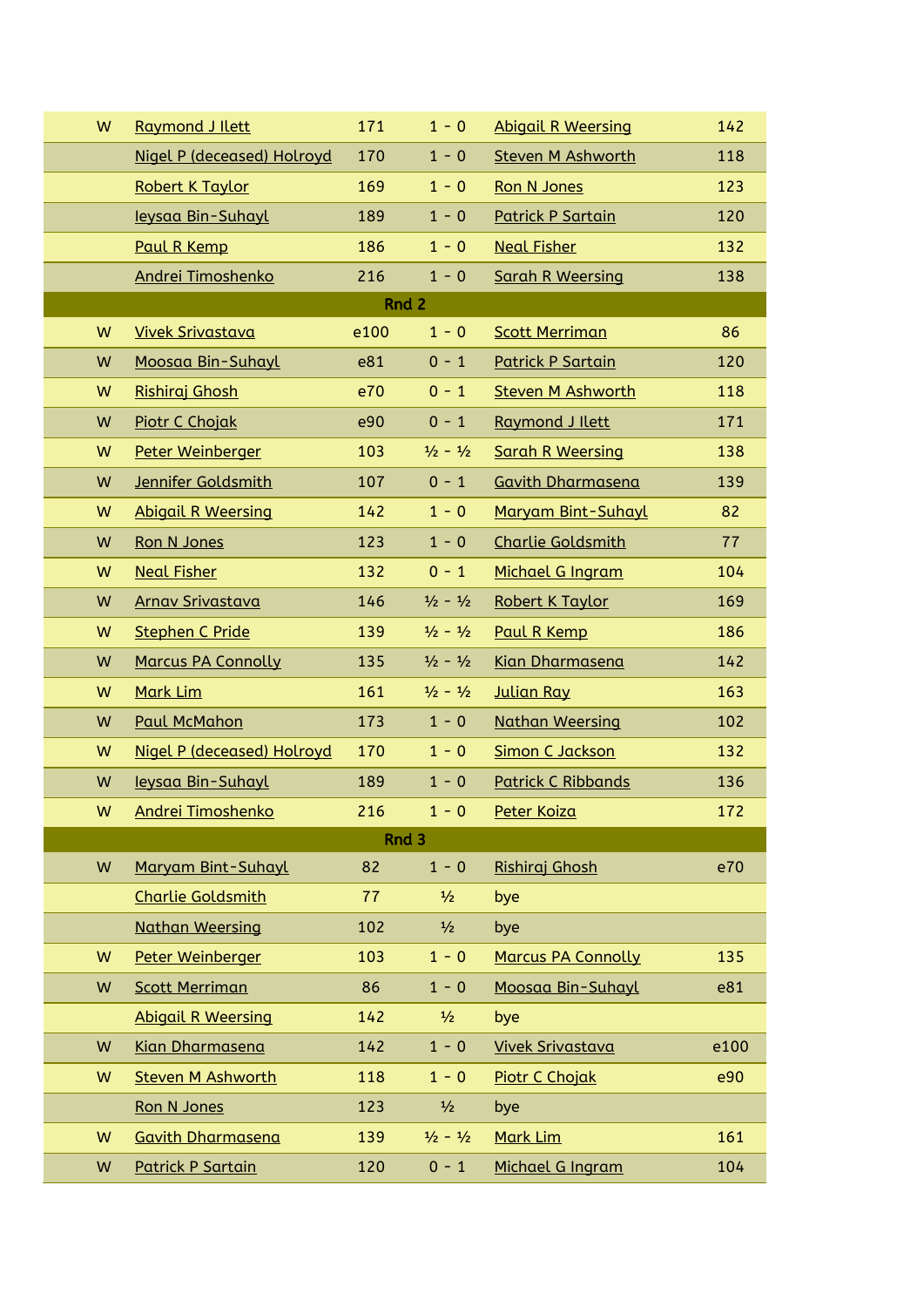| W | <b>Neal Fisher</b>         | 132 | $1 - 0$                     | Jennifer Goldsmith         | 107 |
|---|----------------------------|-----|-----------------------------|----------------------------|-----|
|   | <b>Sarah R Weersing</b>    | 138 | $\frac{1}{2}$               | bye                        |     |
|   | <b>Simon C Jackson</b>     | 132 | $\frac{1}{2}$               | bye                        |     |
|   | <b>Patrick C Ribbands</b>  | 136 | $\frac{1}{2}$               | bye                        |     |
|   | <b>Stephen C Pride</b>     | 139 | $\frac{1}{2}$               | bye                        |     |
| W | Peter Koiza                | 172 | $1 - 0$                     | <b>Arnav Srivastava</b>    | 146 |
|   | Julian Ray                 | 163 | $\frac{1}{2}$               | bye                        |     |
|   | <b>Paul McMahon</b>        | 173 | $\frac{1}{2}$               | bye                        |     |
| W | Raymond J Ilett            | 171 | $0 - 1$                     | Andrei Timoshenko          | 216 |
|   | Nigel P (deceased) Holroyd | 170 | $\frac{1}{2}$               | bye                        |     |
| W | <b>Robert K Taylor</b>     | 169 | $0 - 1$                     | leysaa Bin-Suhayl          | 189 |
|   | Paul R Kemp                | 186 | $\frac{1}{2}$               | bye                        |     |
|   |                            |     | Rnd 4                       |                            |     |
|   | Moosaa Bin-Suhayl          | e81 | $\mathbf{1}$                | bye                        |     |
| W | Maryam Bint-Suhayl         | 82  | $0 - 1$                     | <b>Patrick P Sartain</b>   | 120 |
| W | Piotr C Chojak             | e90 | $0 - 1$                     | <b>Neal Fisher</b>         | 132 |
| W | <b>Nathan Weersing</b>     | 102 | $1 - 0$                     | Robert K Taylor            | 169 |
| W | Michael G Ingram           | 104 | $0 - 1$                     | <b>Stephen C Pride</b>     | 139 |
| W | Jennifer Goldsmith         | 107 | $1 - 0$                     | Rishiraj Ghosh             | e70 |
| W | <b>Gavith Dharmasena</b>   | 139 | $0 - 1$                     | Raymond J Ilett            | 171 |
| W | <b>Simon C Jackson</b>     | 132 | $0 - 1$                     | <b>Sarah R Weersing</b>    | 138 |
| W | <b>Arnav Srivastava</b>    | 146 | $1 - 0$                     | Peter Weinberger           | 103 |
| W | <b>Patrick C Ribbands</b>  | 136 | $\frac{1}{2} - \frac{1}{2}$ | <b>Abigail R Weersing</b>  | 142 |
| W | <b>Marcus PA Connolly</b>  | 135 | $1 - 0$                     | <b>Charlie Goldsmith</b>   | 77  |
| W | Peter Koiza                | 172 | $1 - 0$                     | <b>Kian Dharmasena</b>     | 142 |
| W | Mark Lim                   | 161 | $1 - 0$                     | <b>Steven M Ashworth</b>   | 118 |
| W | <b>Julian Ray</b>          | 163 | $1 - 0$                     | Ron N Jones                | 123 |
| W | leysaa Bin-Suhayl          | 189 | $1 - 0$                     | Nigel P (deceased) Holroyd | 170 |
| W | Paul R Kemp                | 186 | $1 - 0$                     | <b>Paul McMahon</b>        | 173 |
|   | Andrei Timoshenko          | 216 | $\frac{1}{2}$               | bye                        |     |
| W | <b>Pawel Chojak</b>        | e70 | $0 - 1$                     | <b>Scott Merriman</b>      | 86  |
|   |                            |     | Rnd 5                       |                            |     |
|   | Rishiraj Ghosh             | e70 | $\mathbf{1}$                | bye                        |     |
| W | <b>Charlie Goldsmith</b>   | 77  | $1 - 0$                     | Maryam Bint-Suhayl         | 82  |
| W | <b>Nathan Weersing</b>     | 102 | $0 - 1$                     | <b>Julian Ray</b>          | 163 |
| W | Peter Weinberger           | 103 | $0 - 1$                     | <b>Simon C Jackson</b>     | 132 |